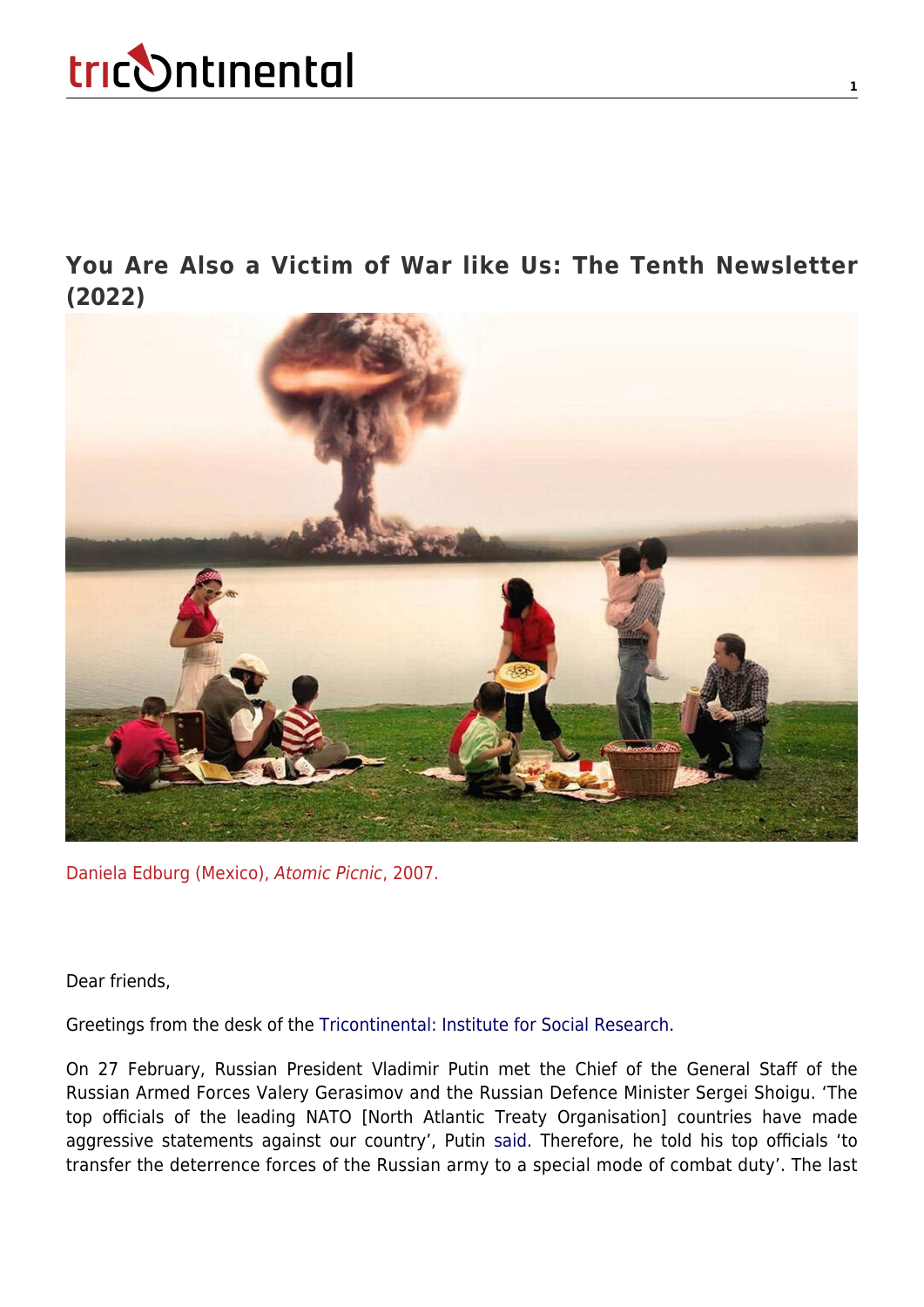phrase, reasonably cloaked in bureaucratic language, means that Russia's nuclear arsenal will move to high alert. Meanwhile, Russian forces appeared to have seized the Zaporizhzhia nuclear power plant in Ukraine, the largest nuclear power plant in Europe. Early reports that the power plant was on fire were false, although it was sufficiently chilling to hear that there had been fighting at the site.

More than 90% of the world's 12,700 nuclear weapons are [owned](https://fas.org/issues/nuclear-weapons/status-world-nuclear-forces/) by the United States and Russia; the rest are found in seven other countries. About 2,000 of these warheads – held by the US, Russia, Britain, and France – are on perpetual high alert, which means that they are ready to be used at a moment's notice. The United States has stationed nuclear weapons not only on its own territory but across the world, including in Europe; roughly 100 of its B61 nuclear gravity bombs are [based](https://sipri.org/sites/default/files/2021-06/yb21_10_wnf_210613.pdf) in Belgium, Germany, Italy, Netherlands, and Turkey – all NATO member states. In 2018-19, the United States unilaterally [withdrew](https://www.armscontrol.org/act/2019-09/news/us-completes-inf-treaty-withdrawal) from the 1987 Intermediate-Range Nuclear Forces (INF) Treaty, an arms control agreement with Russia, which promptly followed suit. The abandonment of the treaty means that each country can now deploy ground-launched missiles with a range of up to 5,500 kilometres, seriously weakening the security architecture in and around Europe. It is undeniable that the INF withdrawal is part of the reason why the Russians believe that the United States seeks proximity to its borders in order to deploy such missiles and reduce the strike time to Russian cities. On top of this, the United States is [building](https://thebulletin.org/2021/02/why-is-america-getting-a-new-100-billion-nuclear-weapon/) a new \$100 billion missile system called the GBSD (ground-based strategic deterrent) that can travel nearly 10,000 kilometres; this missile can carry nuclear weapons and strike any place on the planet in minutes.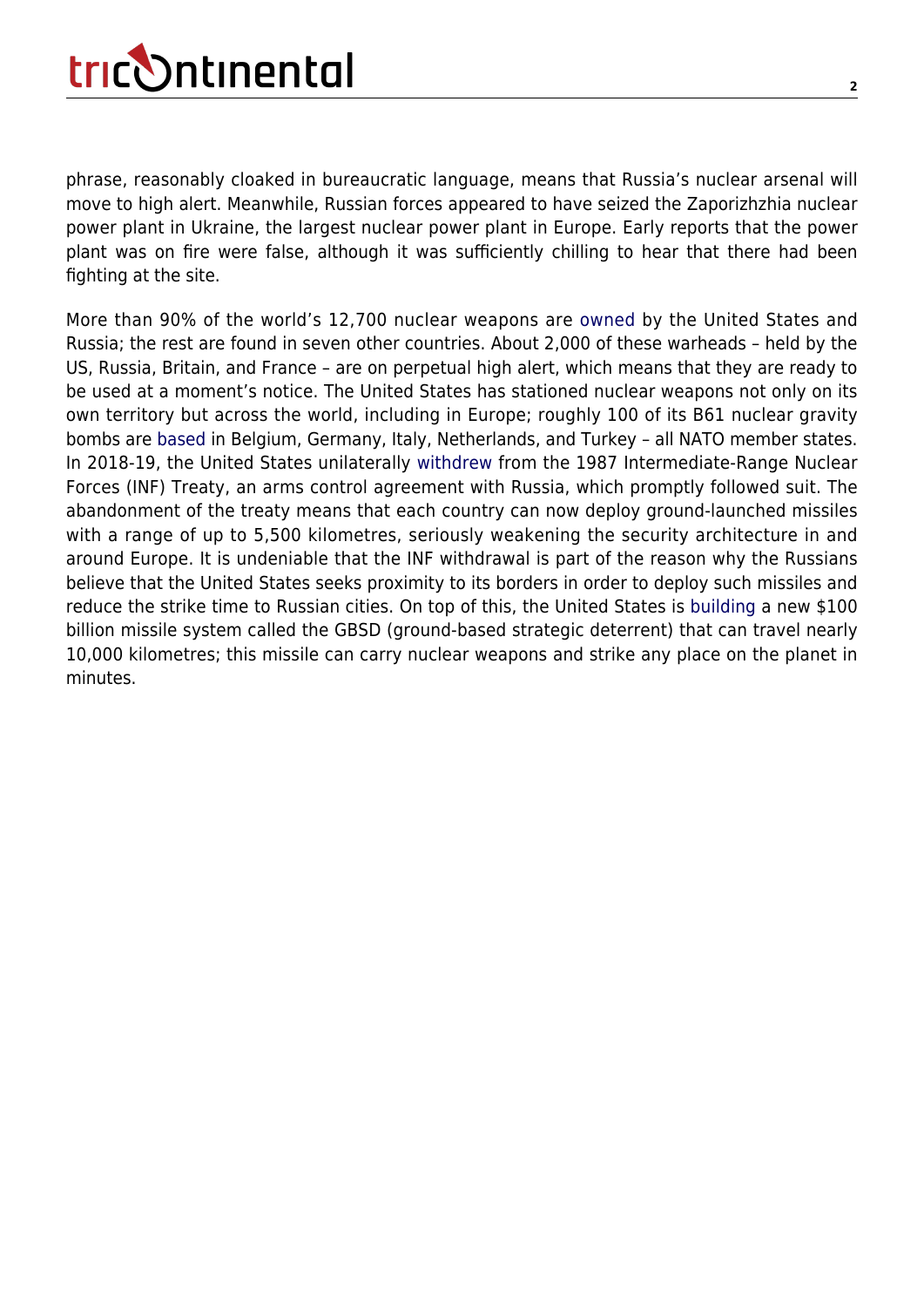

Elliott McDowell (USA), Tony at Yucca Flats, 1982.

These dangerous developments – the withdrawal from the INF, the development of the GBSD, Russia's invasion of Ukraine – came after the world voted 'yes' on the [Treaty on the Prohibition of](https://treaties.un.org/doc/Treaties/2017/07/20170707%2003-42%20PM/Ch_XXVI_9.pdf) [Nuclear Weapons](https://treaties.un.org/doc/Treaties/2017/07/20170707%2003-42%20PM/Ch_XXVI_9.pdf) (2017) which went into force on 22 January 2021. An overwhelming number of United Nations member states, 122, voted in favour of this treaty; only one member (the Netherlands) voted against it. However, 69 countries abstained, including all nine of the nuclear weapons states and all NATO members (except the Netherlands). The Russian military action in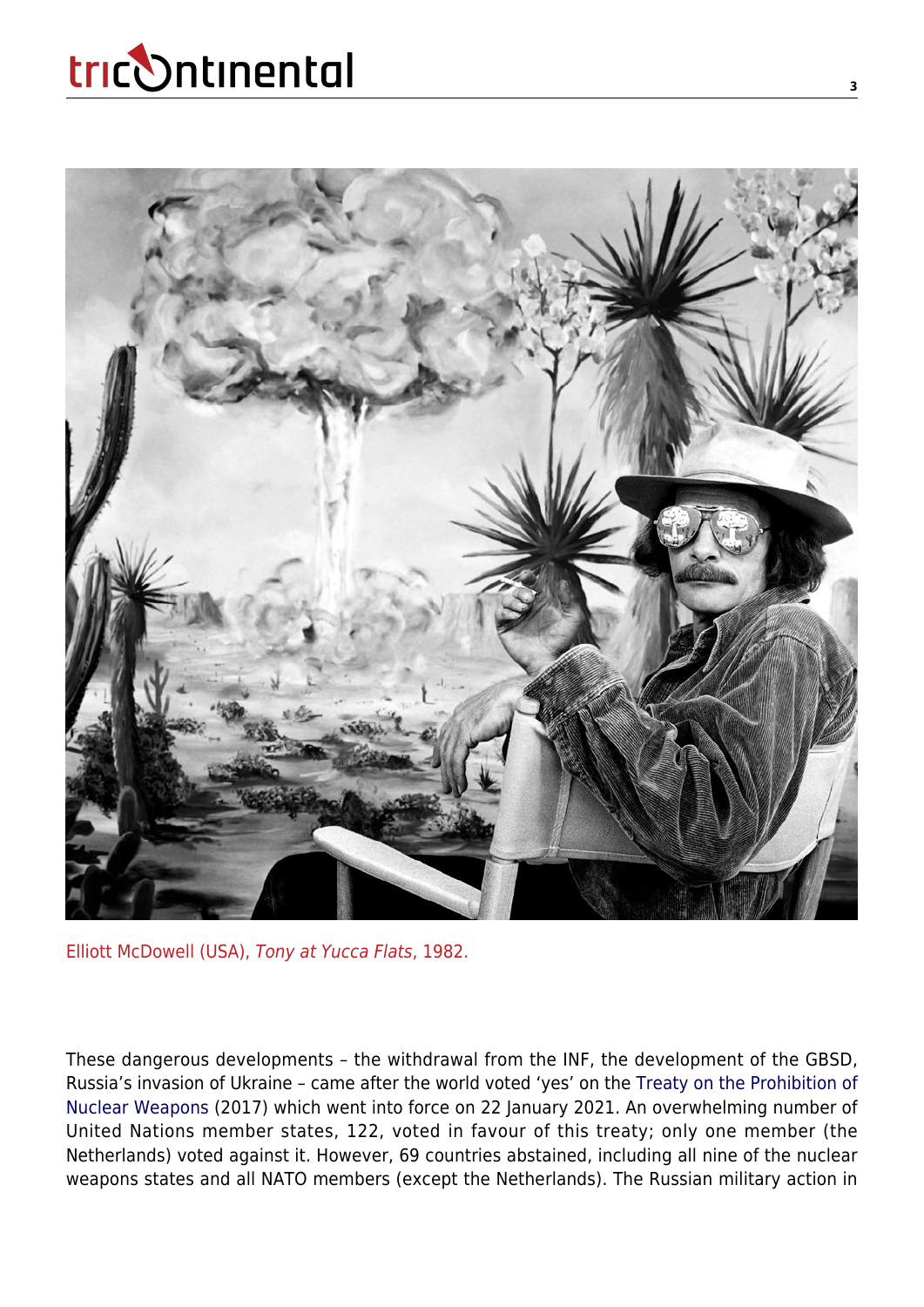Ukraine is a reminder, at the very least, of why a global nuclear weapons ban is necessary, and why every single country must commit to disarming and disposing of its nuclear weapons arsenal.

There is a practical method to take the global desire for the abolition of nuclear weapons forward: the expansion of the Nuclear-Weapons-Free Zones (NWFZ).



Maria Prymachenko (Ukraine), May That Nuclear War Be Cursed!, 1978.

Since the early 1960s, Mexico's representative to the United Nations, Alfonso García Robles, led the fight to develop a NWFZ in the Americas. If these regional zones are created and expanded, García Robles [said](https://unoda-web.s3-accelerate.amazonaws.com/documents/library/A-C1-PV2018.pdf) at the UN in 1974, eventually the area 'from which nuclear weapons are prohibited [will reach] a point where the territories of Powers which possess those terrible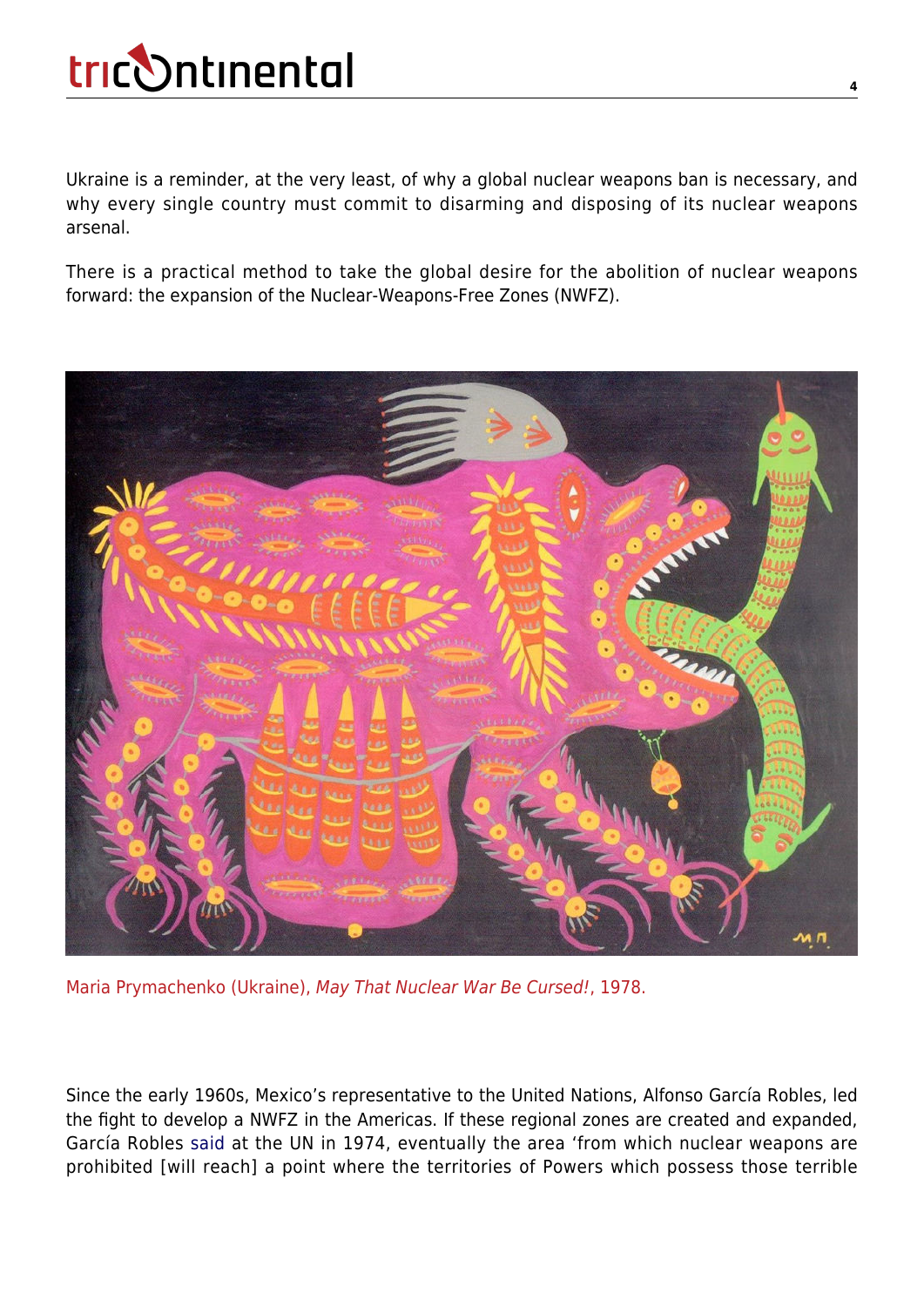weapons of mass destruction will become something like contaminated islets subject to quarantine'. García Robles spoke with the prestige afforded to Mexico for its leadership in passing the Treaty of Tlatelolco in 1967. This treaty created the first NWFZ, which [included](https://treaties.unoda.org/t/tlatelolco) 33 of the 35 countries of the American hemisphere; only Canada and the United States remained outside the zone.

Four other NWFZs have been created since the Treaty of Tlatelolco: in the South Pacific [\(Treaty](https://www.un.org/nwfz/content/treaty-rarotonga) [of Rarotonga](https://www.un.org/nwfz/content/treaty-rarotonga), 1985), in Southeast Asia ([Treaty of Bangkok,](https://www.un.org/nwfz/fr/content/treaty-bangkok) 1995), on the African continent ([Treaty of Pelindaba,](https://www.un.org/nwfz/content/treaty-pelindaba) 1996), and in Central Asia ([Treaty of Semipalatinsk](https://www.un.org/nwfz/content/treaty-nuclear-weapon-free-zone-central-asia), 2006). Together, these five NWFZs include 113 countries, comprising 60% of the member states of the United Nations and every country on the African continent. The main legal agreements related to nuclear weapons, such as the Treaty on the Non-Proliferation of Nuclear Weapons (NPT, 1968), allow for the establishment of these Nuclear-Weapons-Free Zones; for example, article VII of the NPT [states](https://www.un.org/disarmament/wmd/nuclear/npt/text/), 'Nothing in this Treaty affects the right of any group of States to conclude regional treaties in order to assure the total absence of nuclear weapons in their respective territories'. The UN General Assembly has regularly [called](http://www.nuclearfiles.org/menu/library/treaties/nuclear-free-zones/UNGA_Res3472_1975.pdf) for the establishment of additional NWFZs.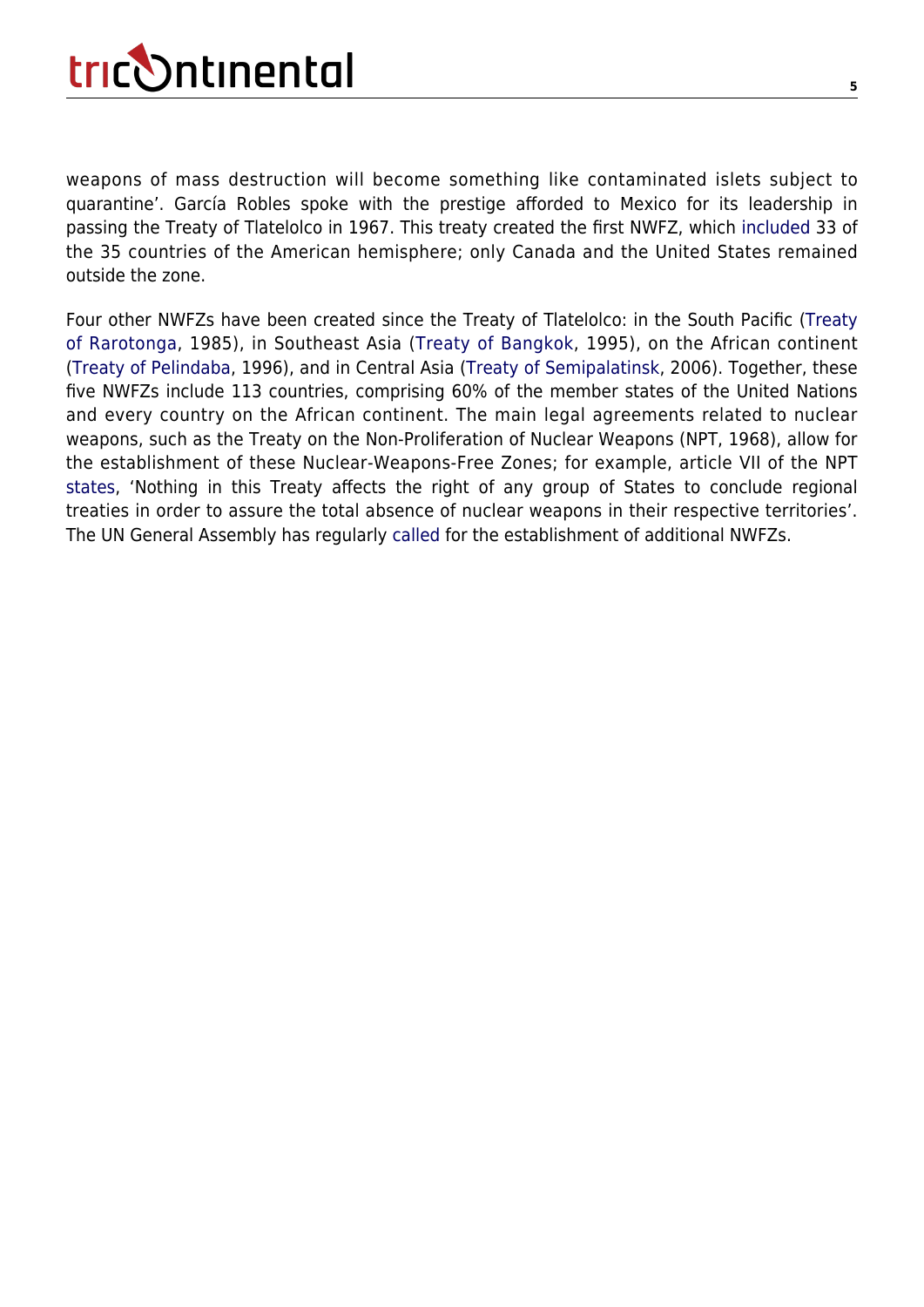

Pavel Pepperstein (Russia), Bikini 47, 2001.

None of the nuclear weapons states have joined these treaties. This is not from lack of interest. In 1966, Soviet premier Alexei Kosygin [told](http://unoda-web.s3-accelerate.amazonaws.com/wp-content/uploads/assets/publications/documents_on_disarmament/1966/DoD_1966.pdf) the UN's Disarmament Committee that his government was willing to include a clause into the NPT that would prohibit 'the use of nuclear weapons against non-nuclear States parties to the treaty which have no nuclear weapons in their territory'. The next year, the Soviet Ambassador to the Disarmament Committee Alexei Roshchin [said](https://digitallibrary.un.org/record/1626864?ln=en) that his government hoped that the NPT should be considered as a 'first step towards the cessation of the nuclear arms race, towards the elimination of nuclear weapons'.

These sentiments from Kosygin and Roshchin followed the plan that was proposed to the United Nations by Polish Foreign Minister Adam Rapacki on 2 October 1957 for the creation of a denuclearised central Europe. The Rapacki Plan suggested that a NWFZ be established in Poland and the two Germanys, with the hope that it be extended into Czechoslovakia. The plan was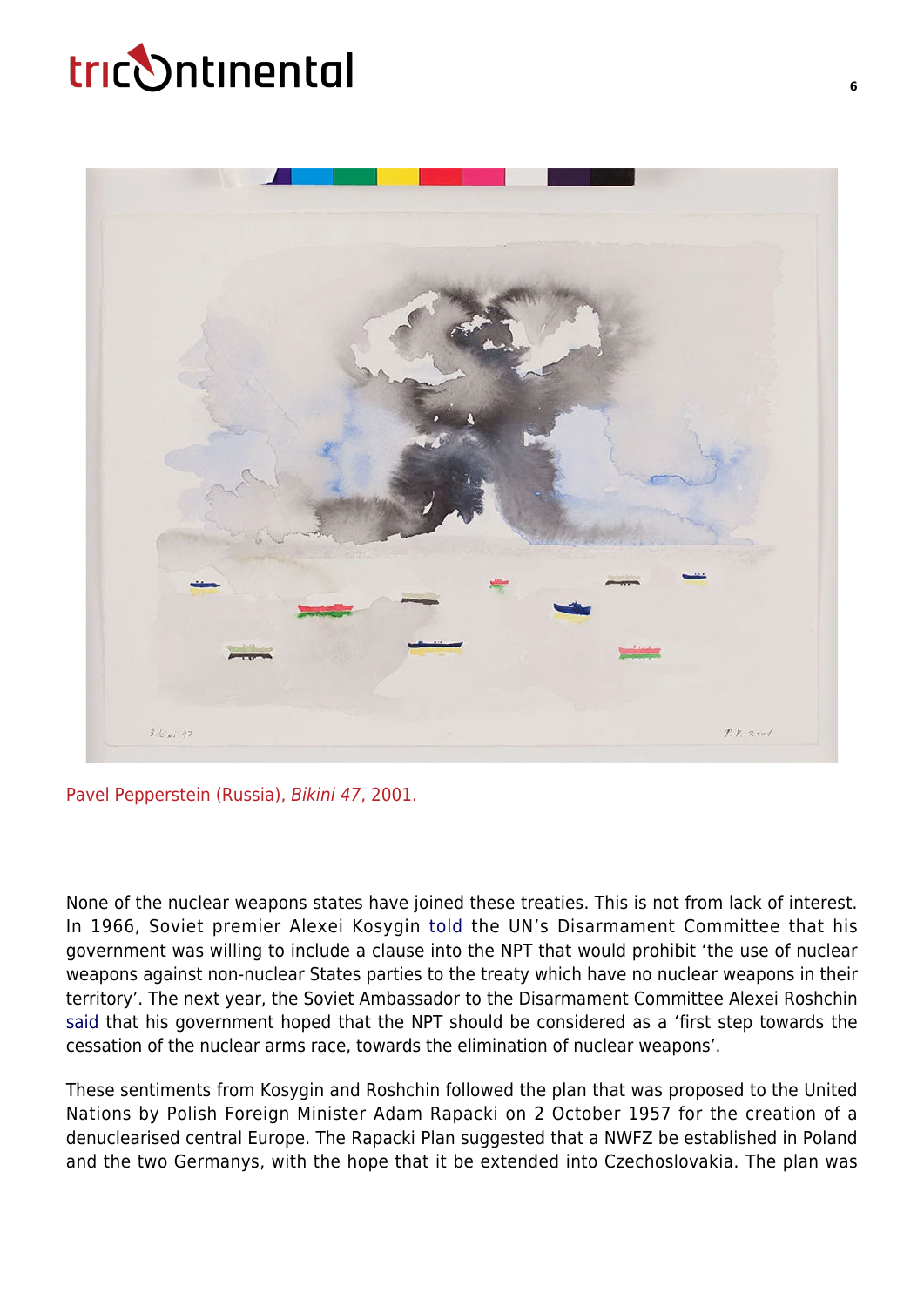supported by the Soviet Union, along with all the countries of the Warsaw Pact (Albania, Poland, Czechoslovakia, Hungary, Bulgaria, Romania, and the German Democratic Republic).

Objection to the Rapacki Plan came from NATO and in particular from the United States. At the Paris meeting of the NATO council in December 1957, the military alliance [decided](https://www.nato.int/docu/comm/49-95/c571219a.htm) to continue their nuclear weapons build-up, arguing that the Soviet Union would wield an advantage over European countries relying on 'arms of the preatomic age'. Two weeks later, the Polish Foreign Ministry [discussed](https://digitalarchive.wilsoncenter.org/document/208906) NATO's decision and formulated a reasonable response toward the creation of a second draft of the Rapacki Plan. The four new elements of the plan included:

- 1. To guarantee that the nuclear-free zone would not be attacked by nuclear weapons.
- 2. To be prepared to reduce and balance conventional armed forces.
- 3. To develop a control plan in the zone for all types of weapons.
- 4. To develop a legal form for a nuclear-free zone treaty.

NATO would not take any of these proposals seriously. The Rapacki Plan died a quiet death and has been largely forgotten. Today, there is no discussion about a Nuclear-Weapons-Free Zone in any part of Europe even though it is ground zero for the nuclear trigger.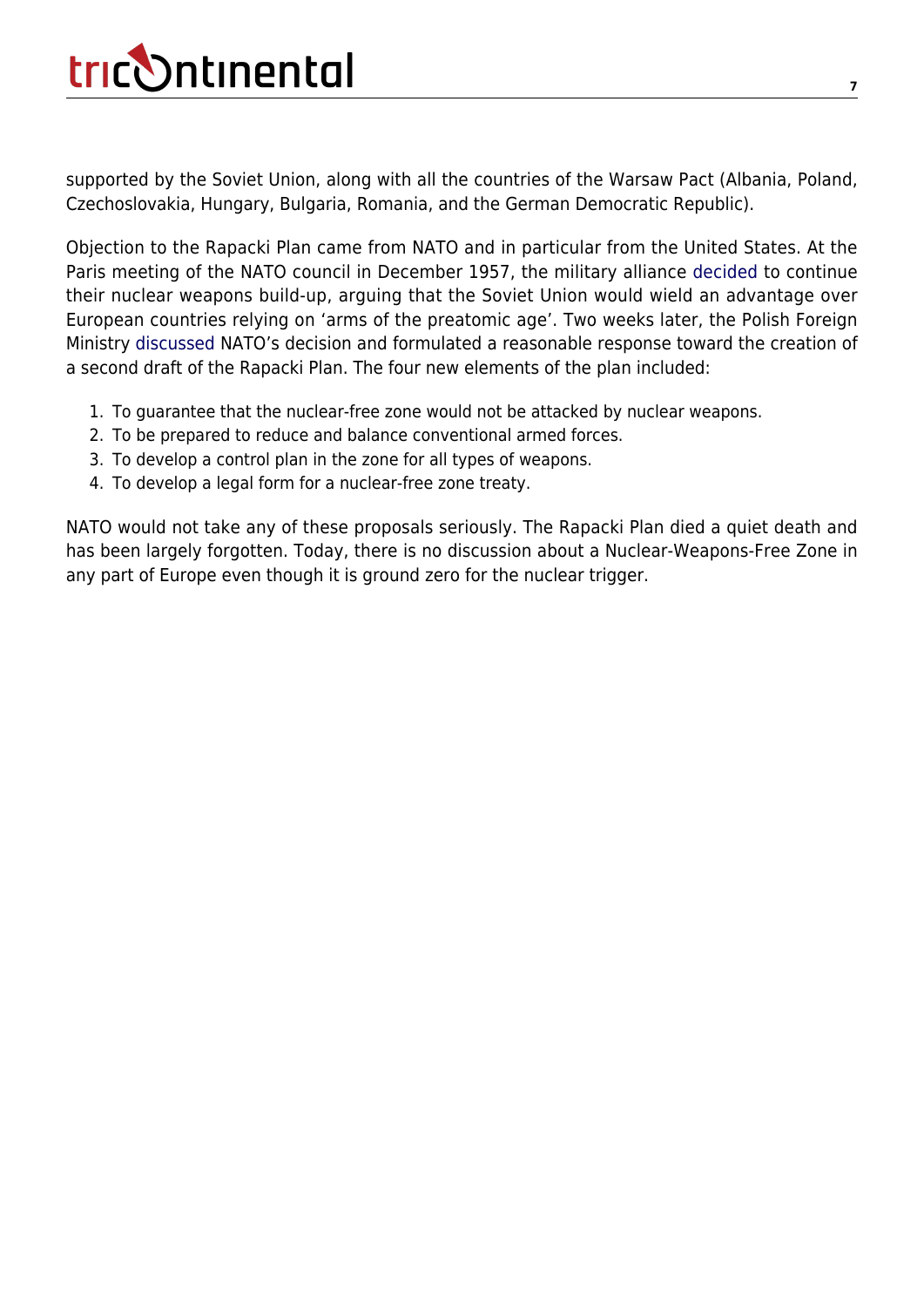

Faiza Butt (Pakistan), Get Out of My Dreams I, 2008.

Suggestions for Nuclear-Weapons-Free Zones for other parts of the world abound. Iran has been one of the proponents for a NWFZ in the Middle East. This was first raised at the UN in 1974 and was proposed in the UN General Assembly by Egypt and Iran each year from 1980 to 2018 and is adopted each year without a vote. But that [proposal](https://www.armscontrol.org/act/2020-09/features/middle-eastern-wmd-free-zone-we-any-closer-now) has been dead in the water because Israel refuses to accept it. In September 1972, Pakistan's representative to the UN Atomic Energy Conference Munir Ahmad Khan [proposed](https://ciaotest.cc.columbia.edu/olj/sa/sa_99pns01.html) a NWFZ in South Asia, but the idea was set aside when India tested nuclear weapons in May 1974. Here and there, countries raise the issue of an Arctic NWFZ or a Pacific Ocean NWFZ, but none of these have come to pass. The main adversaries to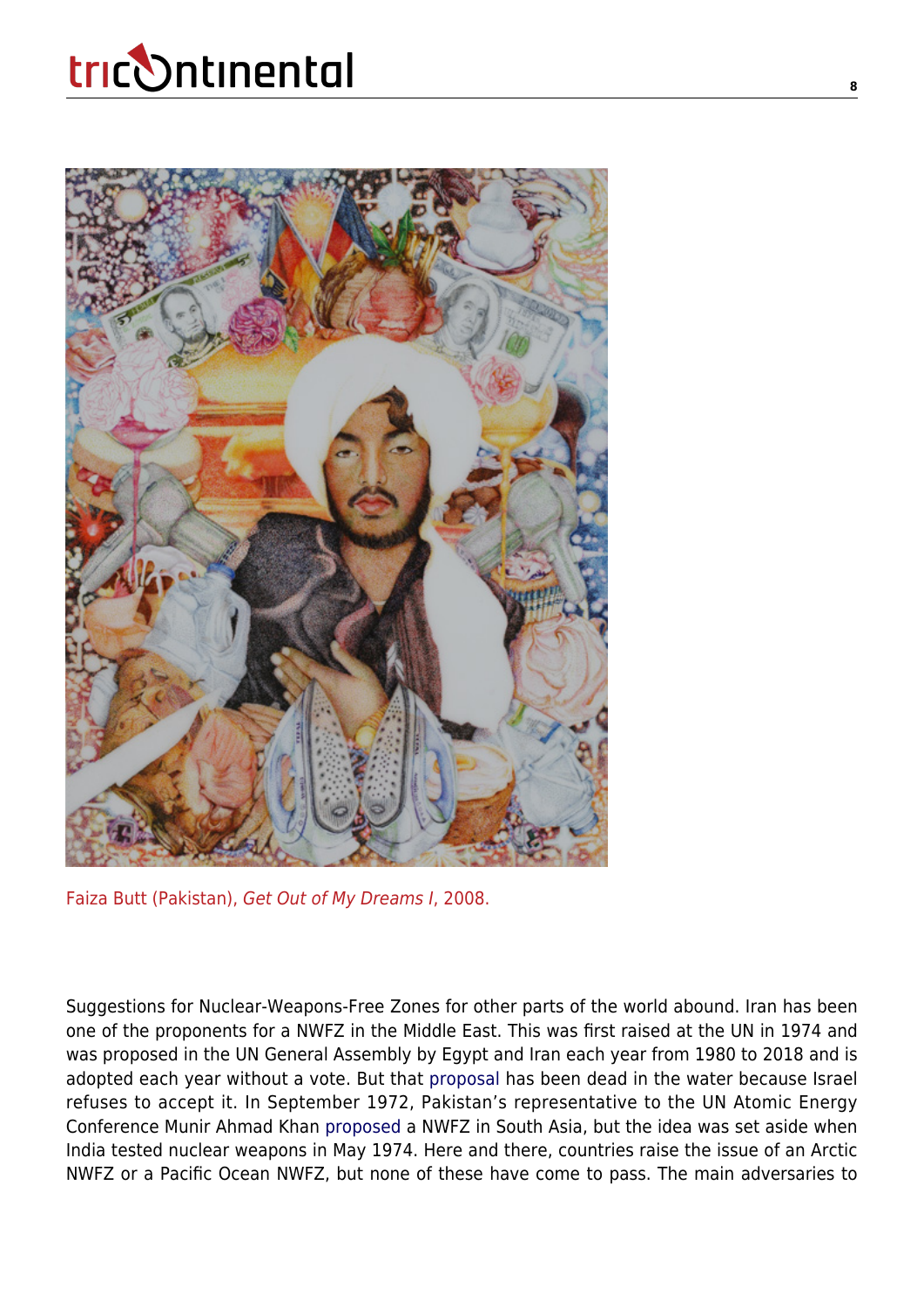these proposals are the nuclear weapons states, with the United States in the lead.



Akiko Takakura (Japan), A Woman Driven by Unbearable Thirst Tried to Catch the Black Raindrops in Her Mouth, c. 1974.

The fighting in Ukraine which is taking place in and around nuclear power plants and the loose comments made by powerful men about nuclear weapons remind us of the great dangers we face.

When I was a child, Indian schools commemorated Hiroshima Day on 6 August with great solemnity. Our school was given a lecture about the brutality and then we went to our classes and either made a drawing or wrote a story about what we had learned. The point of the exercise was to imprint a great hatred for war in our young minds. It strikes me that we – as a human civilisation – have forgotten about Hiroshima and Nagasaki and the terrible weapons dropped upon their populations by the United States in 1945.

I have spent years reading the words of the hibakusha, the survivors of those attacks, and rereading the journalism of Wilfred Burchett, John Hersey, and Charles Loeb and the writings of Kenzaburō Ōe, Kōbō Abe, Masuji Ibuse, Michihiko Hachiya, Sankichi Tōge, Shinoe Shōda, Tamiki Hara, Yōko Ōta, Yoshie Hotta, and others. These writers illuminate the terror of war and the